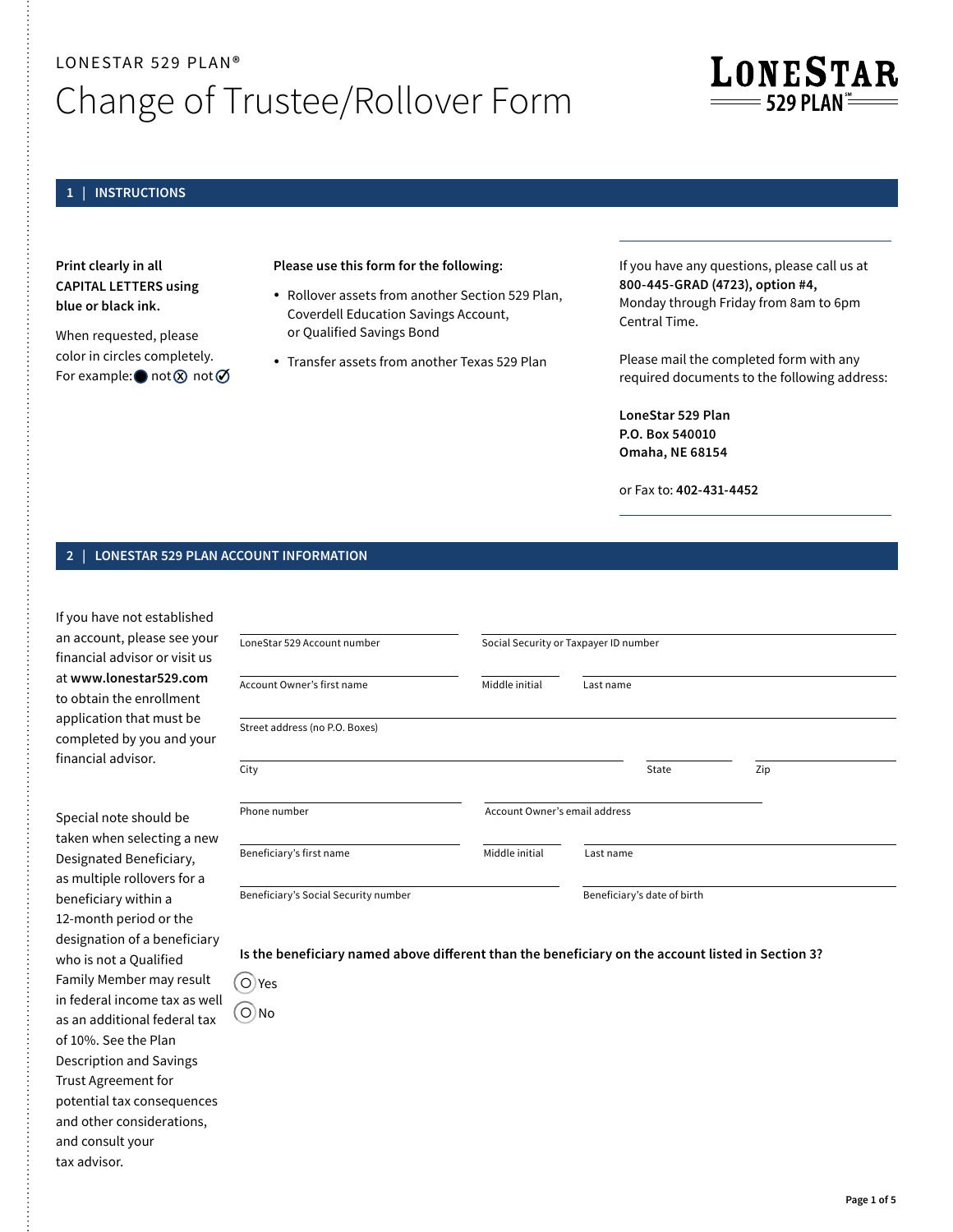**A. Indicate the source of your Rollover/Transfer** (check one) Rollovers from any Section 529 College Savings Plan will be processed at Net Asset Value (NAV):

- Section 529 College Savings plan outside of Texas
- Texas sponsored 529 plan (allowed twice-per-calendar-year)
- O Coverdell Education Savings Account
- Qualified Savings Bonds

#### **B. Indicate whether this is an Indirect Rollover or a Direct Rollover request**

(Check one and note that a Direct Rollover is only permissible for assets held in the Texas College Savings Plan<sup>®</sup>, the Texas Tuition Promise Fund® or another Section 529 College Savings plan account.)

• **Indirect Rollover:** I am enclosing a check representing the rollover proceeds.

• **Direct Rollover:** I am requesting and instructing LoneStar 529 Plan to act on my behalf to obtain funds directly from the trustee of my current Section 529 College Savings Plan Account or ESA.

**For a Direct Rollover**, please fill in the information requested below, and include a copy of your current account statement. Your current Plan Manager may require additional information.

| Name of Current Plan Manager                             | Account number |                               |     |  |
|----------------------------------------------------------|----------------|-------------------------------|-----|--|
| Street Address or P.O. Box number                        |                |                               |     |  |
| City                                                     |                | State                         | Zip |  |
| Plan phone number                                        |                | State Sponsor (if applicable) |     |  |
| Full Account                                             |                |                               |     |  |
| $\bigcirc$ Partial Account (select one of the following) |                |                               |     |  |
| $\circ$ Dollar amount \$                                 | or             |                               |     |  |
| Percentage                                               | $\%$           |                               |     |  |

**C. Attach a statement from your current account provider that indicates which portion of the Rollover or Transfer is attributable to contributions (cost basis), and which is attributable to earnings. Otherwise, your entire Rollover or Transfer is required to be treated as earnings, which may be taxable upon withdrawal. For further details, please call your current Plan Manager.**

| Total Amount of Rollover/Transfer                    |
|------------------------------------------------------|
| Base Contribution or Cost Basis of Rollover/Transfer |
| Earnings Portion of Rollover/Transfer                |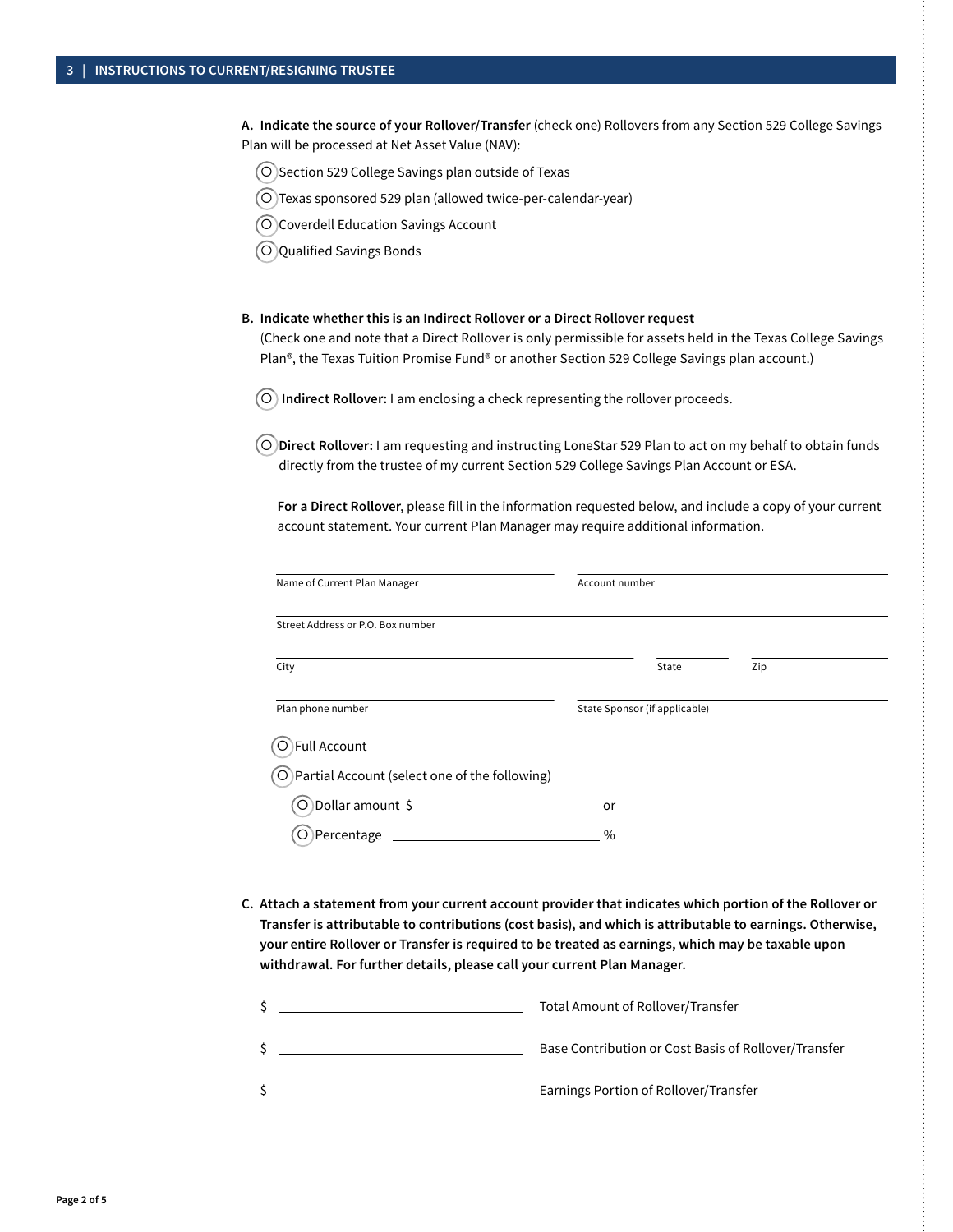**D. Please indicate below whether you would like to allocate these funds differently from the way you did in the Elected Investment Allocation on your Enrollment Application for LoneStar 529 Plan. Please note this will only affect your rollover dollars.** 

**Target Enrollment Year Options:** The asset allocation between equities, bonds, and cash automatically adjusts each year as the enrollment year approaches. Please select a portfolio that closely approximates the year when funds will start to be drawn. Typically, families assume their child will need their education savings at age 18. Once you've estimated when you expect your child will need to use their savings, select the target date portfolio that represents the date closest to your estimated date of enrollment. For example, if your child was born in 2021 and you anticipate they will begin college at 18 years of age, they may need their college savings in the year 2039 (2021 plus 18). This means you would select the 2038-2039 Target Enrollment Year Portfolio. If there is no corresponding Portfolio select the one closet to the enrollment year of the child.

**Risk-based Options:** The assets will remain in your selected portfolio(s) until you update your Investment Election.

**Individual Asset Class Options:** The assets will remain in your selected portfolio(s) until you update your Investment Election.

| <b>Investment Options</b>                | Allocation |  |  |
|------------------------------------------|------------|--|--|
| <b>I. Target Enrollment Year Options</b> |            |  |  |
| 2038-2039 Portfolio                      | $\%$       |  |  |
| 2036-2037 Portfolio                      | $\%$       |  |  |
| 2034-2035 Portfolio                      | $\%$       |  |  |
| 2032-2033 Portfolio                      | $\%$       |  |  |
| 2030-2031 Portfolio                      | $\%$       |  |  |
| 2028-2029 Portfolio                      | $\%$       |  |  |
| 2026-2027 Portfolio                      | $\%$       |  |  |
| 2024-2025 Portfolio                      | $\%$       |  |  |
| 2022-2023 Portfolio                      | $\%$       |  |  |
| <b>Enrolled Years Portfolio</b>          | $\%$       |  |  |

| <b>II. Risk-based Options</b>        |               |
|--------------------------------------|---------------|
| Aggressive Allocation Portfolio      |               |
| <b>Balanced Allocation Portfolio</b> | $\frac{0}{0}$ |
| Conservative Allocation Portfolio    | 0/2           |

| III. Individual Asset Class Options                       |               |
|-----------------------------------------------------------|---------------|
| Diversified Equity Portfolio                              | $\%$          |
| Diversified Fixed Income Portfolio                        | $\frac{0}{0}$ |
| U.S. Value Portfolio                                      | $\%$          |
| U.S. Growth Portfolio                                     | $\frac{0}{0}$ |
| U.S. Total Stock Market Portfolio                         | $\%$          |
| Small-Cap Portfolio                                       | $\frac{0}{0}$ |
| <b>Active International Portfolio</b>                     | $\%$          |
| Passive International Portfolio                           | $\frac{0}{0}$ |
| <b>Emerging Markets Portfolio</b>                         | $\%$          |
| Long-Term Fixed Income Portfolio                          | $\frac{0}{0}$ |
| <b>Active Bond Portfolio</b>                              | $\%$          |
| Passive Bond Portfolio                                    | $\%$          |
| High Yield Fixed Income Portfolio                         | $\%$          |
| International Fixed Income Portfolio                      | $\%$          |
| Inflation Protection Portfolio                            | $\%$          |
| Short-Term Fixed Income Portfolio                         | $\frac{0}{0}$ |
| Socially Responsible Portfolio                            | $\%$          |
| Commodity Portfolio                                       | $\frac{0}{0}$ |
| Real Estate Portfolio                                     | $\%$          |
| <b>Capital Preservation Portfolio</b>                     | $\frac{0}{0}$ |
| <b>Total of all Investment Options</b><br>must equal 100% | 100%          |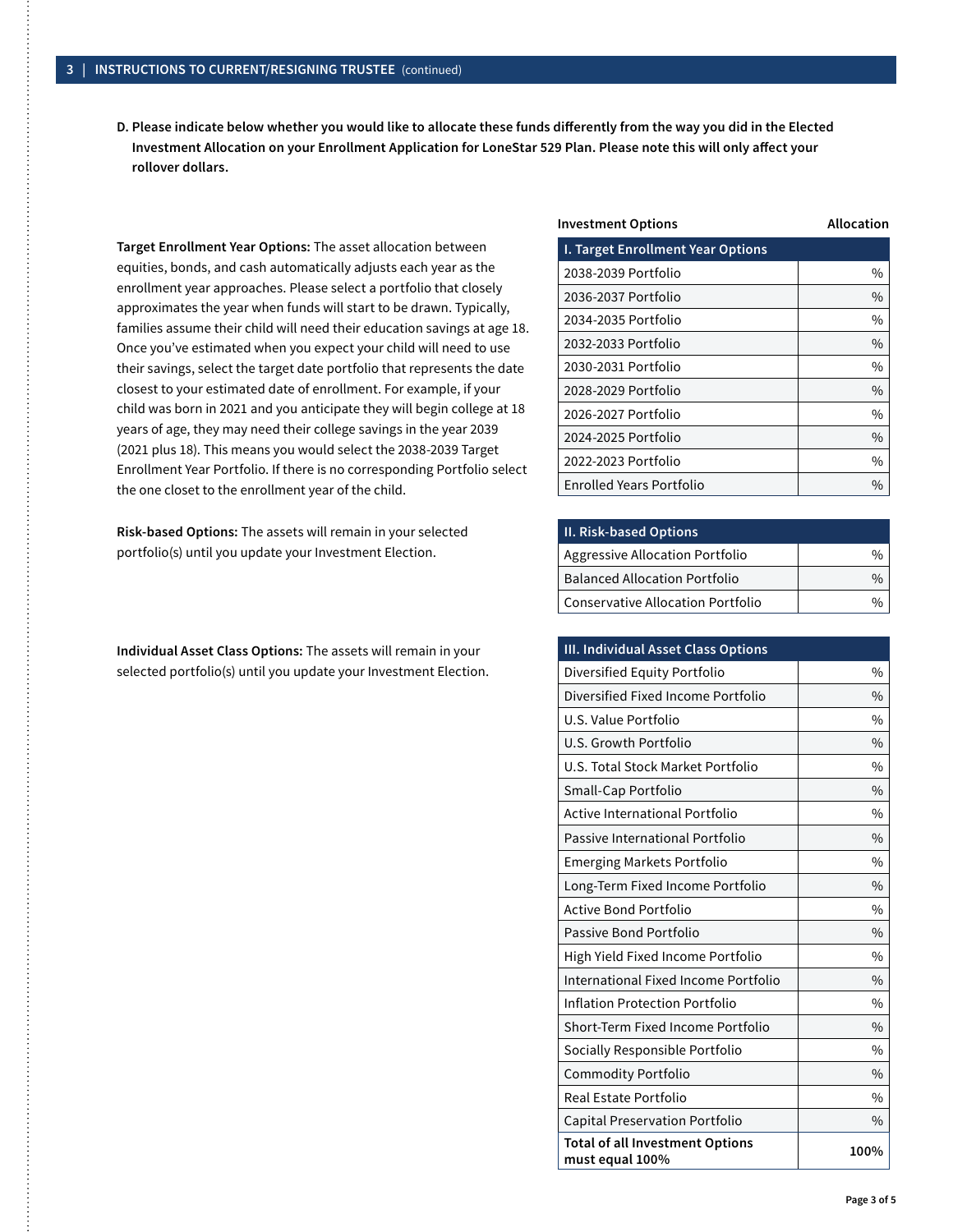I authorize the Plan, to act on my behalf in contacting the current 529 Plan Manager to facilitate the transfer of assets. I hereby certify that (1) the information provided herein is accurate, (2) the Designated Beneficiary on the LoneStar 529 Plan account is a "member of the family" of the Designated Beneficiary in the current Plan (as defined in the Plan Description and Savings Trust Agreement) or this Rollover does not change the Beneficiary, and is the only Rollover for the Beneficiary within the past 12 months, and if applicable, (3) my contribution of Rollover proceeds from another account is within 60 days of the date of the refund. I understand that if I fail to provide the required information mentioned in Section 3C, the entire amount of the Rollover contribution will be treated as earnings that may be taxable upon withdrawal.

| Signature of Account Owner, Custodian, Trustee, Partner or Officer | Date |  |
|--------------------------------------------------------------------|------|--|
|                                                                    |      |  |
| Signature of Co-Trustee, Co-Partner or Co-Officer                  | Date |  |

**Signature Guarantee (Call your current Plan Manager to determine if a signature guarantee is required.)** A Signature Guarantee may be obtained from any eligible guarantor institution, as defined by the Securities and Exchange Commission. These institutions include banks, savings associations, credit unions and brokerage firms. The words "SIGNATURE GUARANTEED" must be stamped or typed near the signature(s) being guaranteed. The guarantee must appear with the printed name, title and signature of an officer, and the name of the guarantor institution. **A NOTARY PUBLIC STAMP OR SEAL IS NOT ACCEPTABLE.** 

|                           | Affix medallion stamp here                                                               |                       |           |      |
|---------------------------|------------------------------------------------------------------------------------------|-----------------------|-----------|------|
|                           |                                                                                          |                       |           |      |
|                           |                                                                                          |                       |           |      |
|                           |                                                                                          |                       |           |      |
|                           | Guarantor's name (if required)                                                           | Middle initial        | Last name |      |
|                           | Title                                                                                    | Guarantor's signature |           | Date |
|                           |                                                                                          |                       |           |      |
| Before you mail, have you | O Completed a LoneStar 529 Plan Enrollment Application, if you are opening a new account |                       |           |      |
|                           | O Included documents from your current Plan Manager, if required                         |                       |           |      |

• Written a check payable to "LoneStar 529 Plan" for an Indirect Rollover

• Signed, and obtained a Signature Guarantee, if needed, for Section 4